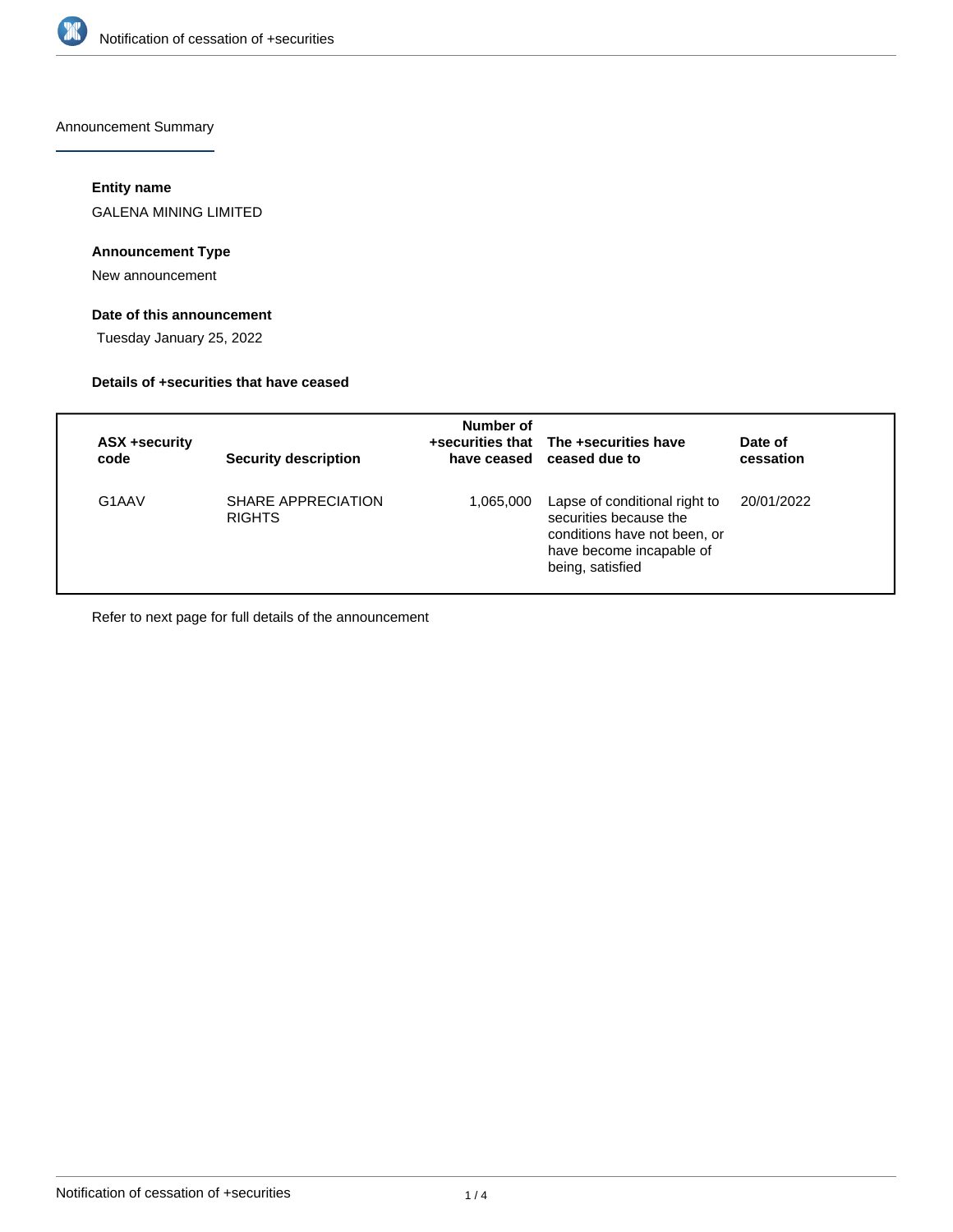

Part 1 - Announcement Details

## **1.1 Name of +Entity**

GALENA MINING LIMITED

We (the entity named above) provide the following information about our issued capital.

**1.2 Registered Number Type**

ABN

**Registration Number** 63616317778

# **1.3 ASX issuer code**

G1A

# **1.4 The announcement is**

New announcement

# **1.5 Date of this announcement**

25/1/2022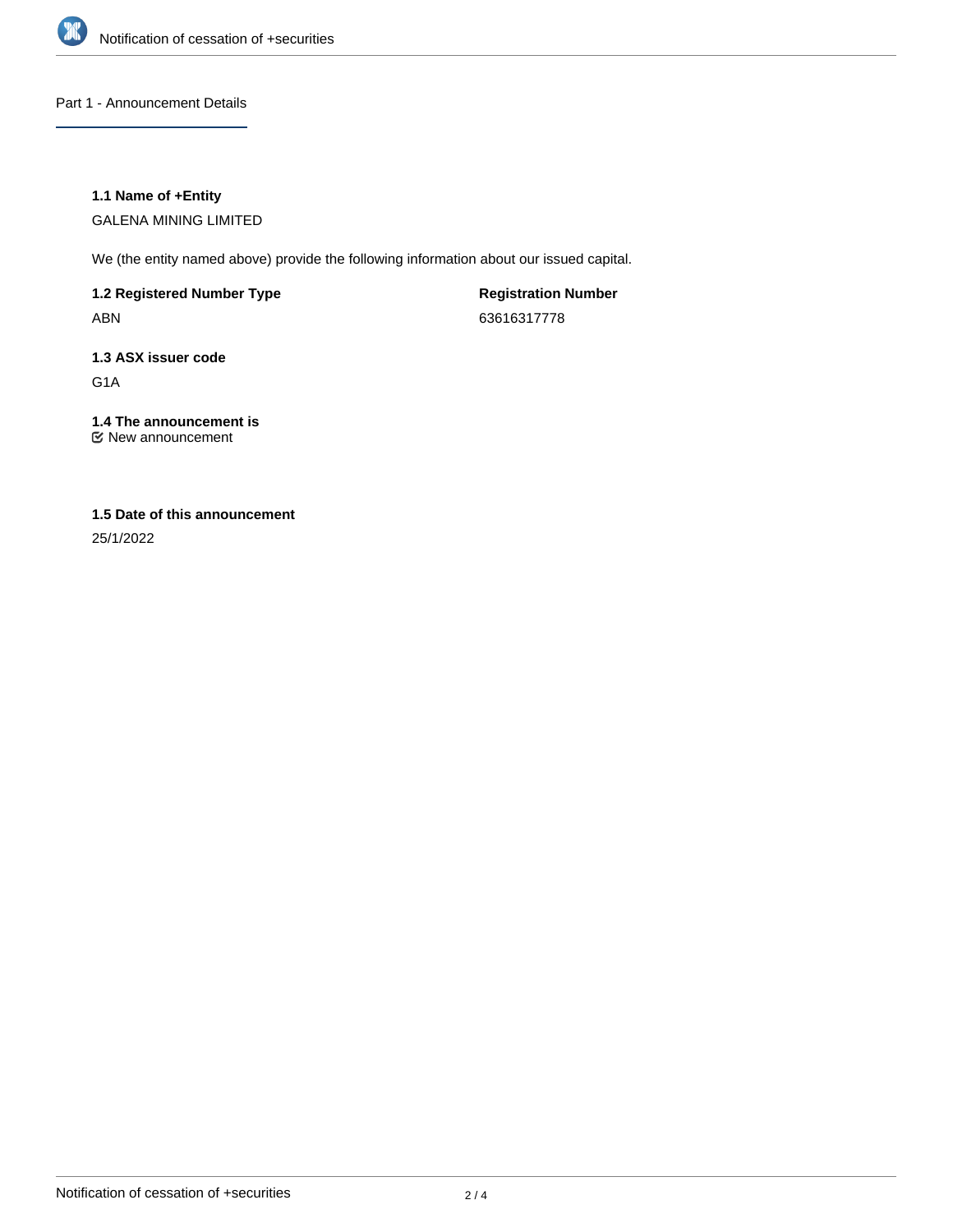

Part 2 - Details of +equity securities or +debt securities that have ceased

### **ASX +Security Code and Description**

G1AAV : SHARE APPRECIATION RIGHTS

# **Unquoted +equity securities that have ceased**

**Number of securities that have ceased**

1,065,000

### **Reason for cessation**

Lapse of conditional right to securities because the conditions have not been, or have become incapable of being, satisfied

**Is the entity paying any consideration for the cessation?** No

20/1/2022

**Any other information the entity wishes to notify to ASX about the cessation?**